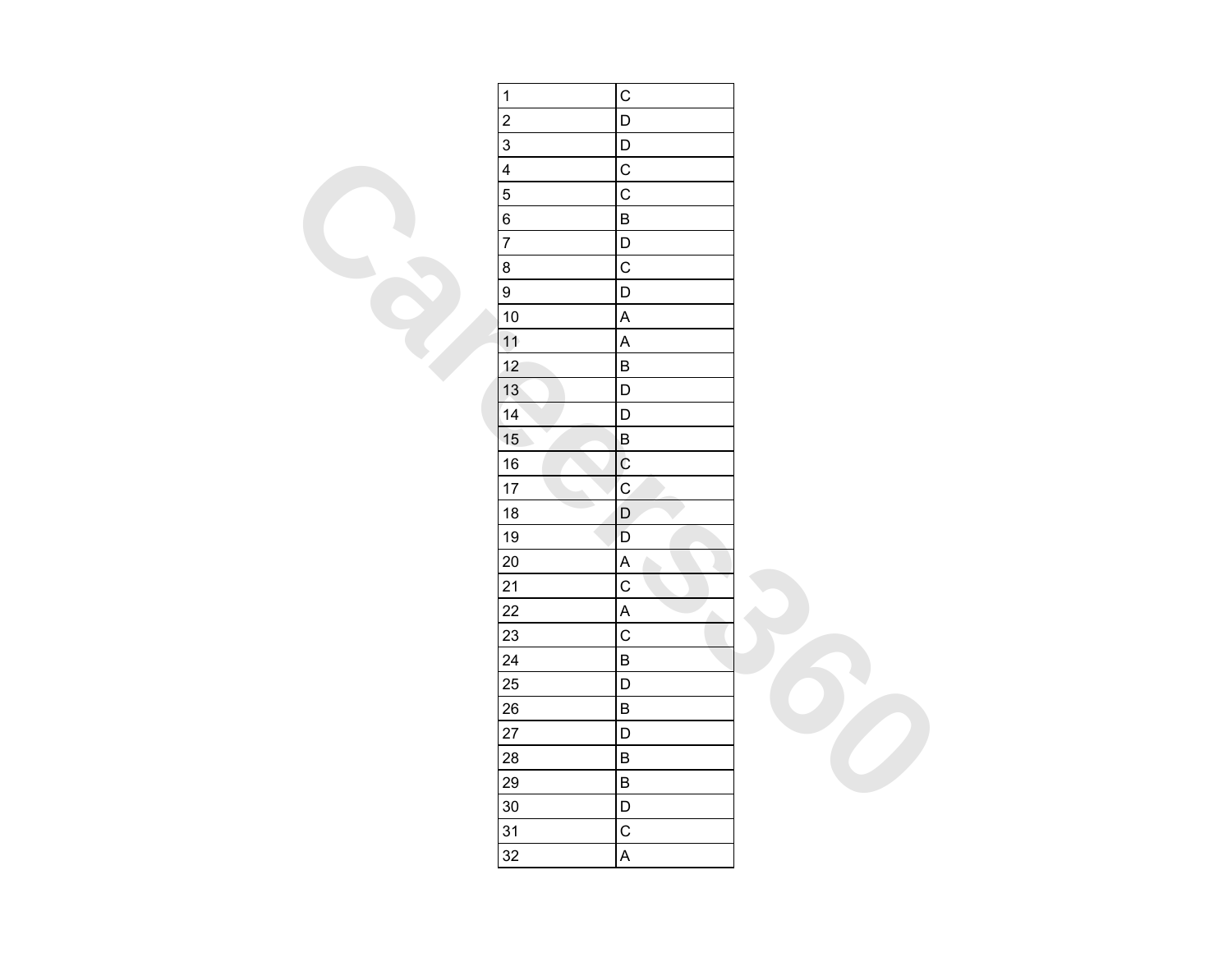| 33 | $\boldsymbol{\mathsf{A}}$ |  |
|----|---------------------------|--|
| 34 | $\overline{\mathsf{A}}$   |  |
| 35 | $\mathsf D$               |  |
| 36 | $\mathsf C$               |  |
| 37 | $\boldsymbol{\mathsf{A}}$ |  |
| 38 | $\sf B$                   |  |
| 39 | $\mathsf D$               |  |
| 40 | $\boldsymbol{\mathsf{A}}$ |  |
| 41 | $\boldsymbol{\mathsf{A}}$ |  |
| 42 | $\mathsf D$               |  |
| 43 | $\mathsf C$               |  |
| 44 | $\mathsf D$               |  |
| 45 | $\mathsf D$               |  |
| 46 | ÷                         |  |
| 47 | $\overline{c}$            |  |
| 48 | $\sf B$                   |  |
| 49 | $\overline{A}$            |  |
| 50 | $\mathsf C$               |  |
| 51 | $\mathsf C$               |  |
| 52 | $\mathsf D$               |  |
| 53 | $\mathsf C$               |  |
| 54 | $\overline{B}$<br>Δ       |  |
| 55 | $\boldsymbol{\mathsf{A}}$ |  |
| 56 | $\mathsf C$               |  |
| 57 | $\overline{\mathsf{A}}$   |  |
| 58 | $\sf B$                   |  |
| 59 | D                         |  |
| 60 | $\mathsf D$               |  |
| 61 | $\boldsymbol{\mathsf{A}}$ |  |
| 62 | $\overline{B}$            |  |
| 63 | $\boldsymbol{\mathsf{A}}$ |  |
|    |                           |  |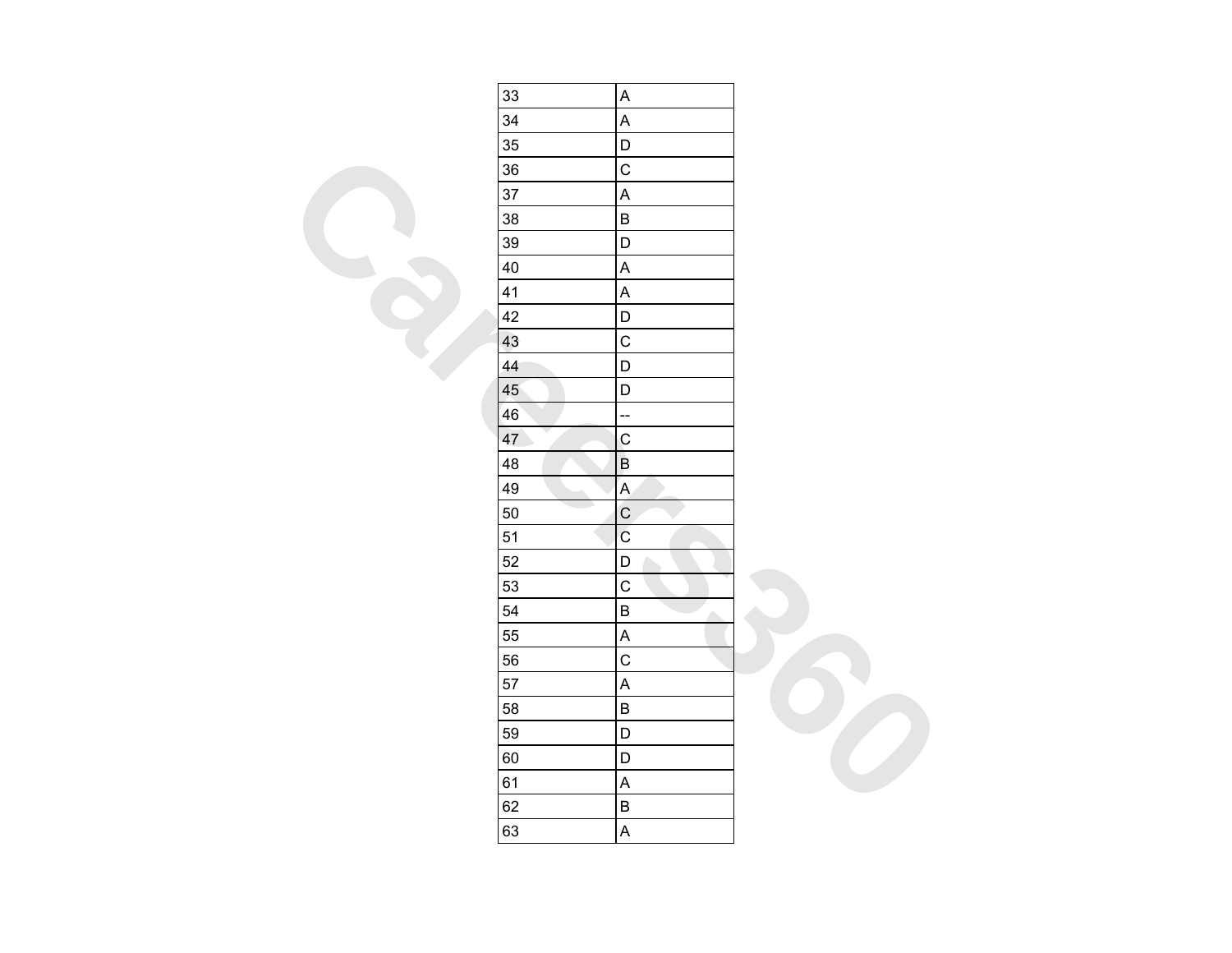| 64 | $\boldsymbol{\mathsf{A}}$              |  |
|----|----------------------------------------|--|
| 65 | $\boldsymbol{\mathsf{A}}$              |  |
| 66 | $\mathsf{C}$                           |  |
| 67 | D                                      |  |
| 68 | $\mathsf{C}$                           |  |
| 69 | D                                      |  |
| 70 | $\sf B$                                |  |
| 71 | $\sf B$                                |  |
| 72 | $\sf B$                                |  |
| 73 | $\boldsymbol{\mathsf{A}}$              |  |
| 74 | $\sf B$                                |  |
| 75 | $\begin{array}{c} \n\end{array}$       |  |
| 76 | $\overline{\phantom{a}}$               |  |
| 77 | $\sf B$                                |  |
| 78 | $\mathsf A$                            |  |
| 79 | $\overline{C}$                         |  |
| 80 | $\mathsf B$                            |  |
| 81 | $\sf B$                                |  |
| 82 | $\sf B$                                |  |
| 83 | $\mathbf C$                            |  |
| 84 | $\mathsf A$                            |  |
| 85 | $\begin{array}{c} \n\end{array}$<br>A. |  |
| 86 | $\sf B$                                |  |
| 87 | $\mathsf D$                            |  |
| 88 | $\mathsf D$                            |  |
| 89 | $\mathbf C$                            |  |
| 90 | $\sf B$                                |  |
| 91 | $\sf B$                                |  |
| 92 | $\sf B$                                |  |
| 93 | $\mathsf D$                            |  |
| 94 | $\sf B$                                |  |
|    |                                        |  |